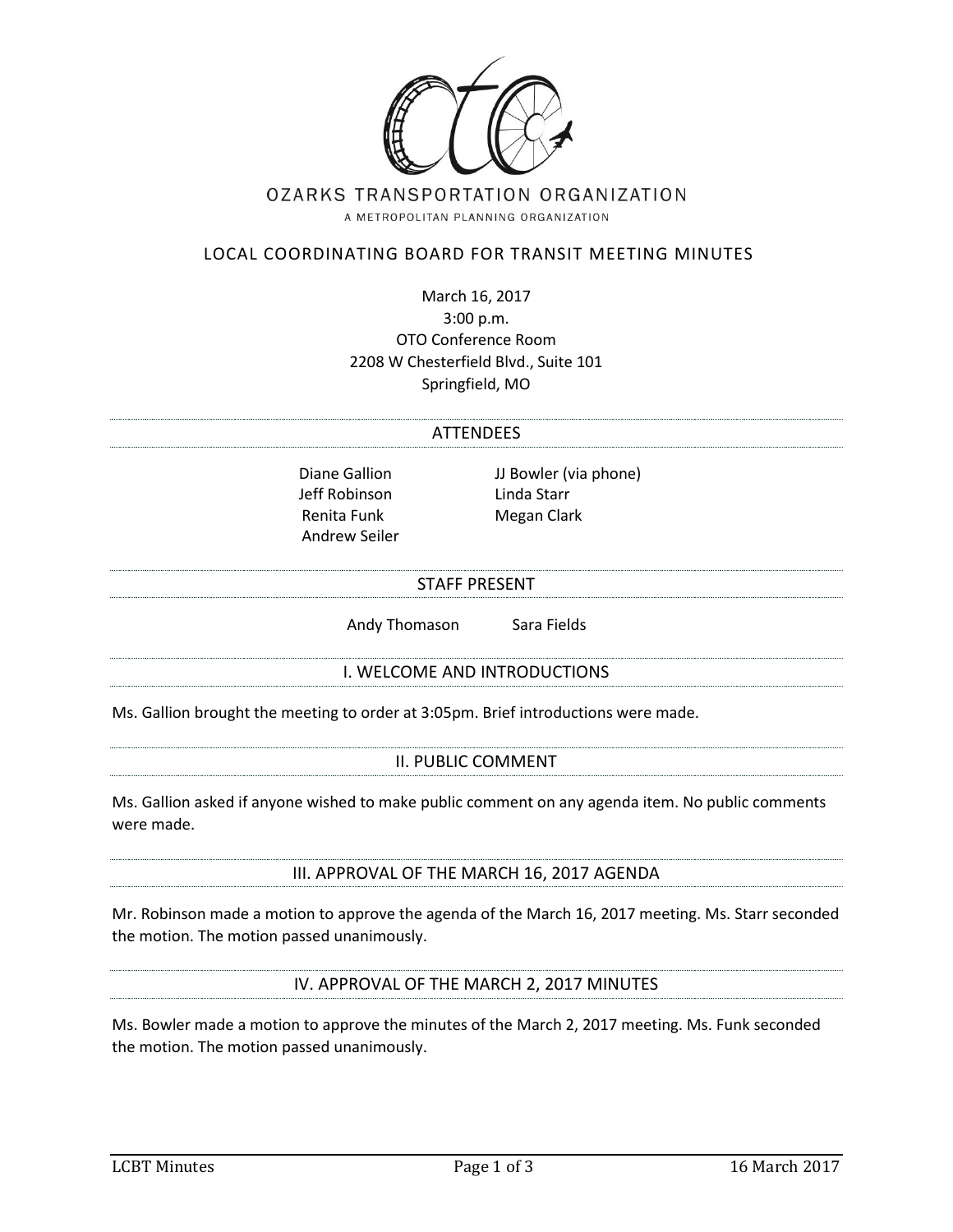# V. OLD BUSINESS

## **No Old Business was addressed.**

#### VI. NEW BUSINESS

## **a) Final TCP Review**

Mr. Thomason reported the draft being presented today is remarkably like the draft shared with the LCBT on the 13<sup>th</sup>. Edits had been received from Ms. Fields and Ms Gallion since the draft was shared. Additionally, Mr. Robinson submitted edits shortly before the meeting. All edits received will be included in the draft presented to the Board of Directors. Mr Robinson added OATS had budgeted funds for a regional route from Newton or Barry Counties to Springfield along Old US 60

Mr. Thomason also reported on eligible 5310 activities. The current MOU between OTO, MoDOT, and CU is structured around vehicle purchases. Any changes to eligible OTO projects would require the MOU to be renegotiated. There seems to be a willingness to discuss the MOU by OTO and MoDOT. Passenger amenities/facilities are eligible if they are directly associated with a 5310 vehicle. For example, Burrell could put an awning on a building if a 5310 funded vehicle served the building. If no 5310 funded vehicle served the building, improvements to the building would not be eligible. To address a question by Mr. Robinson from the previous meeting, Mr. Thomason explained how operations funding worked. The human service agency interested in acquiring transportation services would apply for 5310 funds, then conduct an RFP process in accordance with federal guidelines. The RFP process can be difficult and time consuming, though it is possible to make it through. Mr. Robinson stated this option did seem like a good fit for the OTO region and suggested we eliminate it from the document. The committee generally agreed.

Ms. Bowler commented the number of strategies listed on the sidebar of page 34 did not match the number of strategies referenced in the text. Mr. Thomason said initially there were five strategies in the TCP. One strategy related to increasing volunteers was dropped by Mr. Thomason when he was unable to develop a reasonable list of actions related to the strategy.

## **b) Plan Approval**

Mr. Thomason explained the LCBT would approve the TCP and then the plan would be taken to the Board of Directors for adoption. Ms. Gallion asked for a motion to approve the TCP, including all edits received to date and with the elimination of the action related to operations assistance. Mr. Robinson made the motion. Ms. Funk seconded. The motion passed unanimously.

# VII. OTHER BUSINESS

Mr. Thomason shared information about an upcoming forum on the VW Environmental Mitigation Trust. The money in the trust can be used for diesel upgrades or replacements on any type of vehicle. The meeting is March 31 at 10:30am.

Mr. Robinson shared information on the availability of Ford Transit vans as part of the 5310 program. He also shared price sheets associated with 2017 purchases.